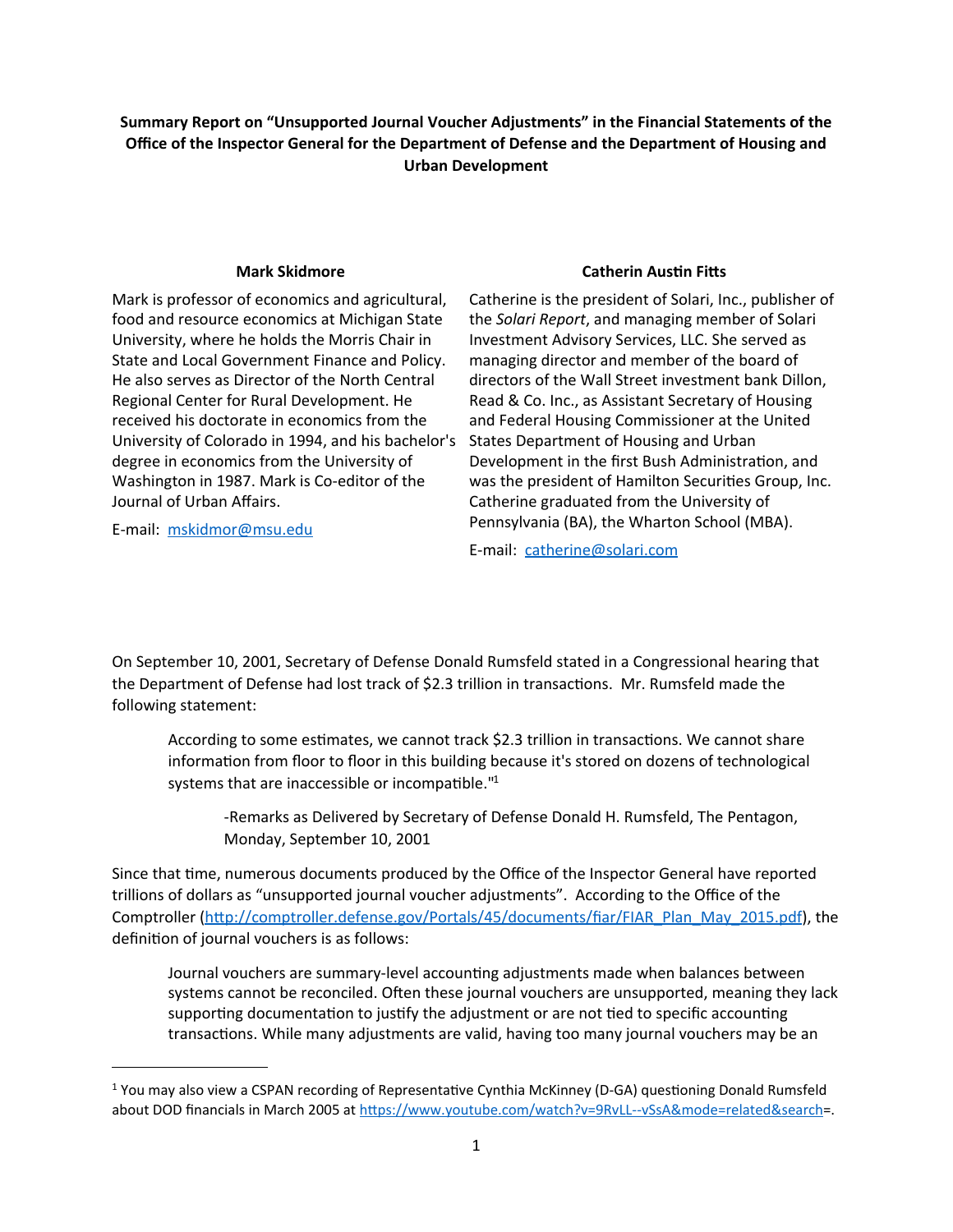indicator of underlying problems, such as weak internal controls. For an auditor, journal vouchers are a red-flag for transactions not being captured, reported, or summarized correctly. Auditors must judge whether the errors that triggered the journal voucher are isolated or systemic, leading them to select more transactions to test. If the auditors cannot estimate the magnitude of the errors, they may not be able to complete the audit or issue an opinion on the financial statements.

Any journal voucher or entry requires appropriate documentation such as receipts with accompanying explanations. Journal voucher entries without such documentation are referred to as "unsupported journal voucher entries", and "unsupported journal voucher adjustments" are sometimes used to reconcile accounts. According to DeVries and Kiger (2004), when auditing private entities unsubstantiated journal entries and other adjustments represent significant exposure to potential fraud. Thus, in both the private and public sectors, unsupported journal voucher entries and adjustments are considered red flags for potential fraud.

The Inspector General's report for the Army in fiscal year 2015 is also notable: this document reported \$6.5 trillion in unsupported journal voucher adjustments (http://www.dodig.mil/pubs/documents/ [DODIG-2016-113.pdf,](http://www.dodig.mil/pubs/documents/DODIG-2016-113.pdf) see page 4). The report indicates that unsupported journal voucher adjustments are the result of agencies failure to correct system deficiencies. Also, there was a lack of guidance on system-generated adjustments. The result, according to the report, is that data used to prepare the year-end financial statements were unreliable and lacked an adequate audit trail. For context, consider the fact that the entire budget of the Department of Defense (DOD) in 2015 was \$565 billion. Therefore, the unsupported journal voucher adjustments for the Army were more than 10 times the entire DOD budget.

These two reports (the Rumsfeld announcement in 2001 regarding the "lost" \$2.3 trillion and the \$6.5 trillion in unsupported adjustments in 2015) prompted us to conduct a search at the website of the Office of the Inspector General and the Government Accountability Office to compile documents between the years 1998 and 2015 for the DOD and the Department of Housing and Urban Development (HUD) that indicate the amounts of unsupported journal voucher adjustments.<sup>2</sup> To make these documents more easily accessible to the general public, they have been made available at https:// solari.com/blog/dod-and-hud-missing-money-supporting-documentation/. While we were unable to recover data for a number of years, we were successful in identifying \$18 trillion in unsupported adjustments for DOD and \$350 billion for HUD. For those unaccustomed to dealing with large figures, \$18 trillion is equal to about \$160,000 per household in the United States. For further context, the entire sum of authorized DOD and HUD spending for years 1998-2015 in nominal terms was \$8.6 trillion and \$781 billion, respectively.<sup>3</sup> Thus, the unsupported journal voucher adjustments we identified for DOD, which are incomplete, were more than twice the size of authorized spending over the period. The sums are smaller for HUD in relation to its total budget, in part because we were only able to identify four years for which the amounts of unsupported adjustments or errors were reported. However, in fiscal year 2015, HUD "material errors" in reporting were \$270 billion, nearly eight times the size of its \$36 billion budget. The explanation given in the report was as follows (see https://www.hudoig.gov/ newsroom/testimonies/topic-hud-oversight-and-management-issues-0, page 4):

<span id="page-1-0"></span> $2$  We anticipate conducting searches for other federal agencies in the future.

<span id="page-1-1"></span><sup>&</sup>lt;sup>3</sup> These data were obtained from historical tables available at https://www.whitehouse.gov/omb/budget/ [Historicals](https://www.whitehouse.gov/omb/budget/Historicals).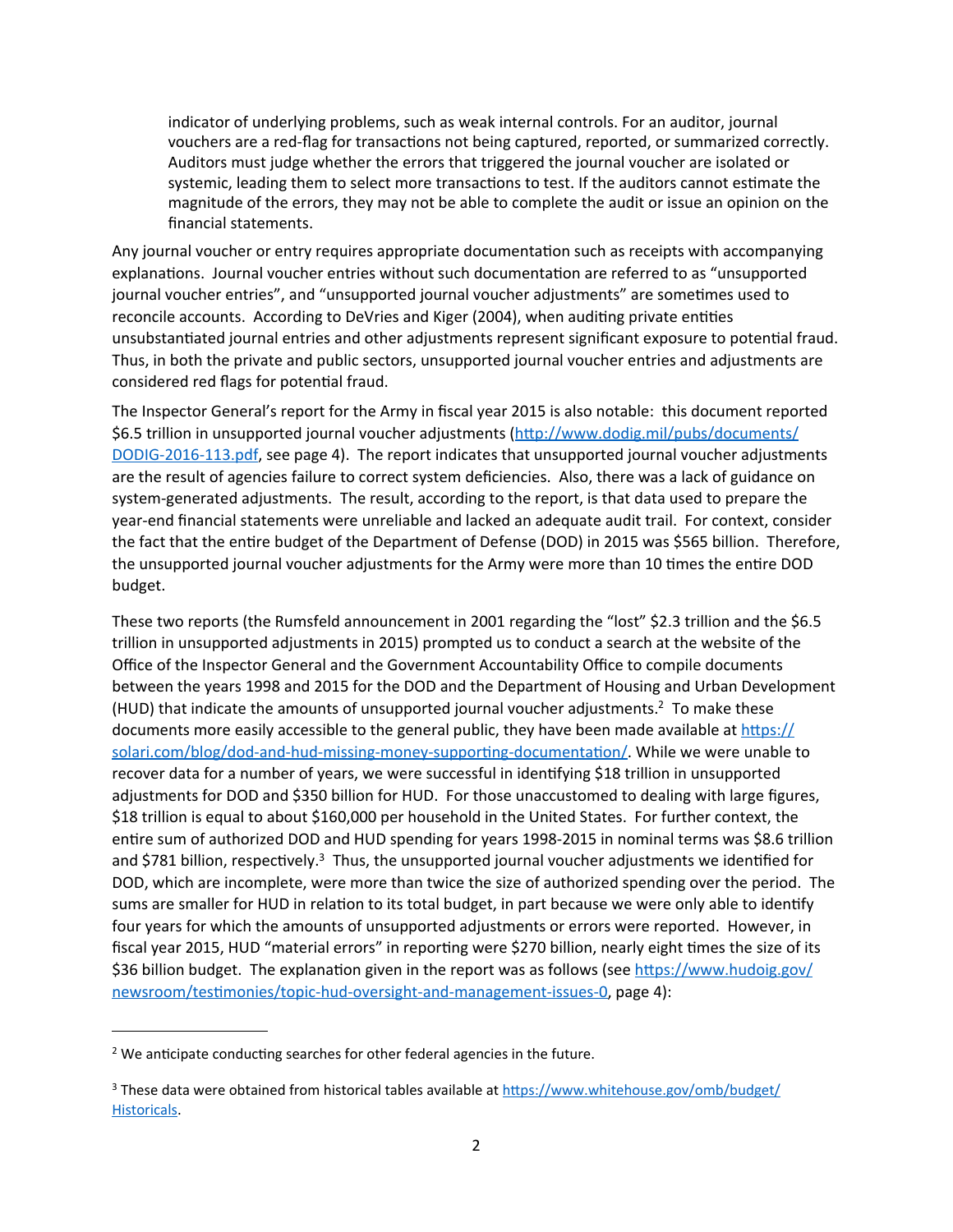Of the \$278.5 billion in errors, \$159.4 billion was due primarily to  $(1)$  incorrect data entry,  $(2)$ omission of restated balances, or (3) incorrect data provided by HUD's component entities (FHA and Ginnie Mae). The remaining \$119.1 billion were due to inappropriate rounding adjustments. We found several instances in which rounding was performed to the nearest billion and hundred billion instead of the nearest million as required.

The Inspector General reports that are available to the public only provide summary information; thus it is impossible for us to conduct a detailed assessment of the nature of these unsupported adjustments and errors. However, the report for fiscal year 2015 "Army General Fund Adjustments Not Adequately Documented or Supported" (http://www.dodig.mil/audit/reports/fy00/00-167.pdf) offers some additional information in the appendices. Consider Appendix C Table 4 on page 27 of the report, which provides a summary of net changes in the Army General Fund balance sheet that are due to unsupported journal voucher adjustments. On the asset side, there is the following increase:

\$794 billion in Fund Balance with Treasury

For liabilities, there is the following increase:

\$929 Accounts Payable.

These two items are the largest entries. Summing all the changes in Appendix C Table 4, there is a net increase of \$1 trillion in assets resulting from unsupported journal voucher adjustments, and a \$1 trillion increase in net liabilities due to unsupported journal voucher adjustments. While the appendices do not provide a full accounting of the \$6.5 trillion in unsupported adjustments articulated in the report, this additional information offers some guidance with regard to questions one might ask:

- 1) On the asset side of the ledger, from where did the additional \$794 billion in Fund Balance with Treasury come? These adjustments appear to represent a flow of funds to the Army through Treasury above and beyond the known resources authorized by Congress. Were these additional funds authorized and if so when and by whom? From where did the funds come?
- 2) For liabilities, if our interpretation is correct the \$929 billion in Accounts Payable represents the amount owed for items or services purchased on credit. What entities are expected to receive payment, which appear to be in excess of authorized spending? While the DOD systems do not provide adequate documentation to answer this question, it seems possible to learn more about such transactions via other means. For example, numerous DOD contractors are publically traded companies that regularly produce SEC filings and audited financial statements. Also, the Federal Reserve Bank acts as the fiscal agent for the government and therefore has a record of transactions.<sup>[4](#page-2-0)</sup> Would not prudent fiscal management compel one inquire further?

The report offers a footnote in Appendix C Table 4 stating that: "DFAS Indianapolis personnel stated that the majority of the increase is related to budget execution adjustments from prior years that must be applied to establish the correct beginning balances for the general ledger accounts reported on this line." Again, it seems possible, with further inquiry, to learn more about the nature of these adjustments and when the original transactions occurred. In principle, it could be that these adjustments represent a one-time event to reconcile the budget. However, as can be seen from the compiled documents available at https://solari.com/blog/dod-and-hud-missing-money-supportingdocumentation/, these types of substantial adjustments have occurred on a regular basis.

<span id="page-2-0"></span><sup>&</sup>lt;sup>4</sup> See https://www.newyorkfed.org/aboutthefed/whatwedo.html.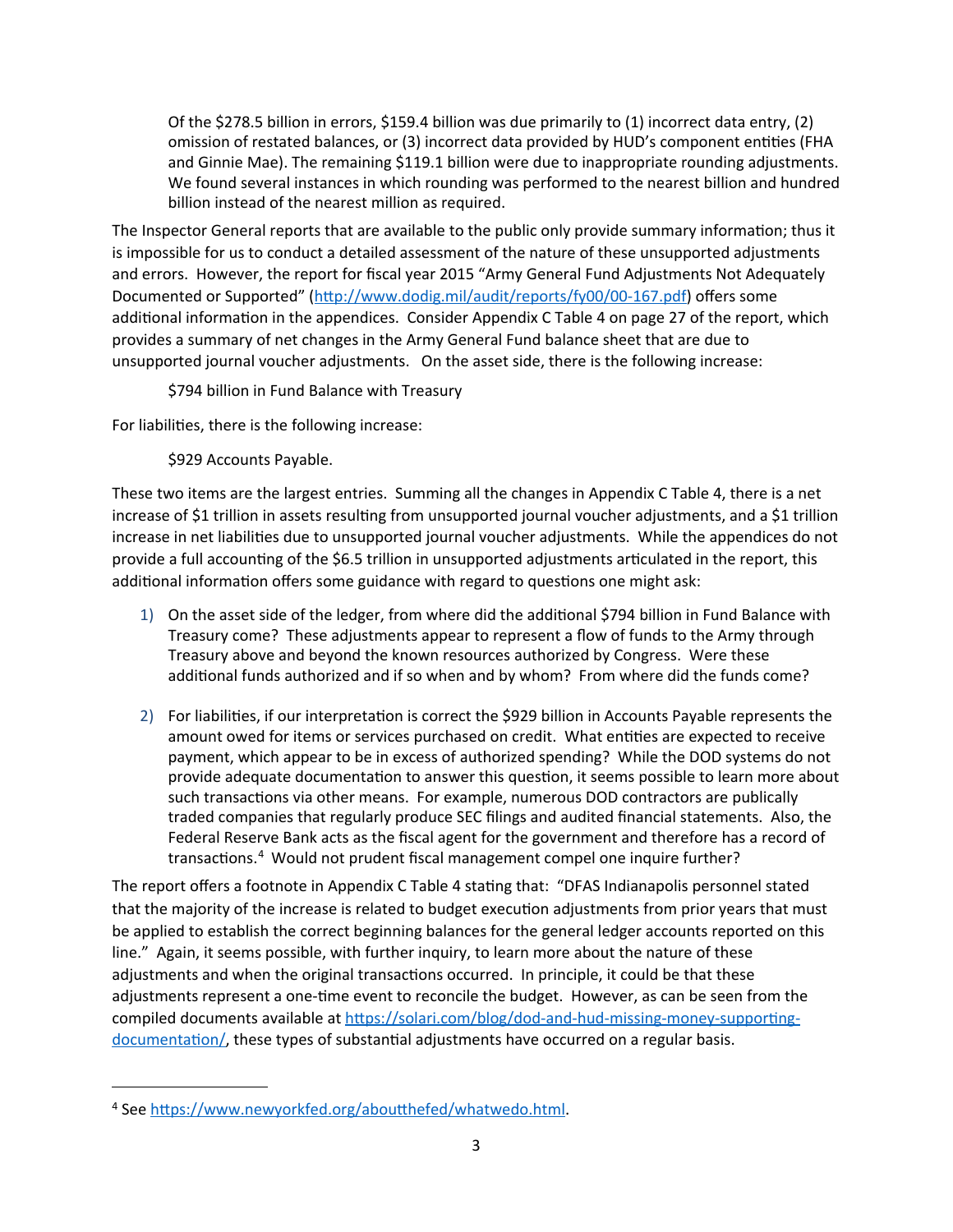Turning to the 2001 Rumsfeld comment, consider the document "Statement of Robert J. Lieberman Assistant Inspector General Department of Defense Before the Task Force on Defense and International Relations House Budget Committee on Department of Defense Financial Management" which was delivered in July 2000 (http://www.dodig.mil/audit/reports/fy00/00-167.pdf). This may have been the document Mr. Rumsfeld was referring to when he indicated that the DOD could not account for \$2.3 trillion. On page 9 of this report, we see that \$2.3 trillion in transactions were "unsupported by reliable explanatory information". There is little explanation of the nature of these adjustments except that they are evidence of "how poor the existing systems are". The explanation in the document is that existing systems are inadequate given the complexity of DOD operations and contracts.

In our opinion, the DOD is no more complicated than large multi-national corporations, which by and large have effective systems of financial management. As a general rule DOD personnel are welltrained, skilled, and competent. Further, DOD has had more than two decades to correct any inadequacies in their systems of financial management. The ongoing and repeated nature of the unsupported journal voucher adjustments coupled with the seemingly enormous size of the adjustments warrants the attention of both citizens and elected officials.<sup>5</sup> By making these government documents more readily accessible at https://solari.com/blog/dod-and-hud-missing-money-supportingdocumentation/, we hope others will take note, inquire, and demand access to the necessary information for independent and Congressional inquiries. How is it that such large sums of unsupported journal voucher adjustments could be possible given the size of the appropriated DOD and HUD budgets? It is important to recognize that federal agencies maintain credit, loan, guarantee, insurance and, in the case of HUD, securities operations. Without reliable accounts and records of financial assets and liabilities, such operations theoretically have the potential to leverage the resources managed.<sup>6</sup>

If we can draw themes regarding the stated explanations for the unsupported adjustments from all of the government reports we were able to collect for years 1998 through 2015, they are: 1) inadequate systems financial management, 2) complexity of DOD operations, and 3) deficiencies in feeder systems and management. Regardless, the reports we have collected point to a failure to comply with basic Constitutional and legislative requirements for spending and disclosure. The reports also reveal a willingness on part of Congress to approve new spending and various governmental and third parties to process transactions despite that failure.

While budgets can be complex, in principle accounting relies primarily on basic math. It should be feasible to track revenues flowing in and expenditures flowing out, and share this information in format that can be understood by literate people. The federal government is once again facing a potential budget crisis. Without formally expanding the debt limit beyond the existing \$20 trillion ceiling, the federal budget and the economy will experience a significant shock. These issues will come to a head in September 2017. It seems now, more than ever, a transparent and publically available accounting of the \$18 trillion in unsupported adjustments would be especially timely and valuable.

<span id="page-3-0"></span><sup>&</sup>lt;sup>5</sup> It should be noted that there have been reports of large amounts of money going missing in Iraq in connection with US operations in the Middle East. How those reports relate to the undocumented adjustments is unknown. See: https://www.vanityfair.com/news/2007/10/iraq-billions200710?currentPage=all&printable=true.

<span id="page-3-1"></span> $6$  The appropriations budget is not the only source and use of funds for government agencies. With programs involving guarantees, credits and loans (as with both HUD and DOD) and securities operations the amount of transactions can be much larger than the appropriations budget.